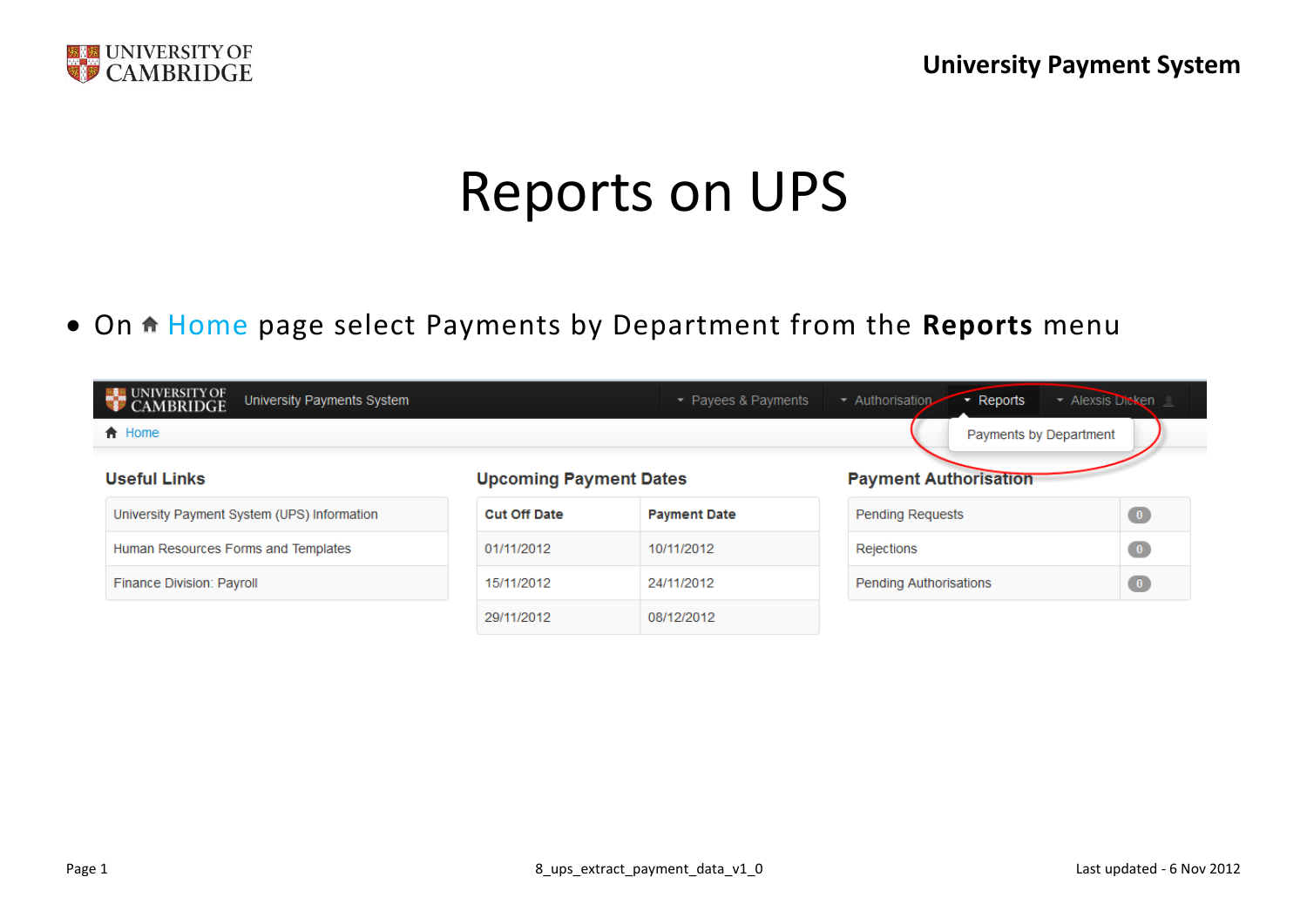

Click in the **Department** field to see your list of reportable departments

| <b>EXECUNIVERSITY OF</b>                  | University Payments System | • Payees & Payments | ▼ Authorisation | $\blacktriangleright$ Reports |
|-------------------------------------------|----------------------------|---------------------|-----------------|-------------------------------|
| ↑ Home / Reports / Payments by Department |                            |                     |                 |                               |
| <b>Payments by Department</b>             |                            |                     |                 |                               |
| Search                                    |                            |                     |                 |                               |
| *Department                               |                            |                     |                 |                               |
|                                           | AF: Misd                   |                     |                 |                               |
| *Payment Date                             | AG: Finance                |                     |                 |                               |
|                                           | AH: Human Resources        |                     |                 |                               |
|                                           | Q Search<br>Reset Search   |                     |                 |                               |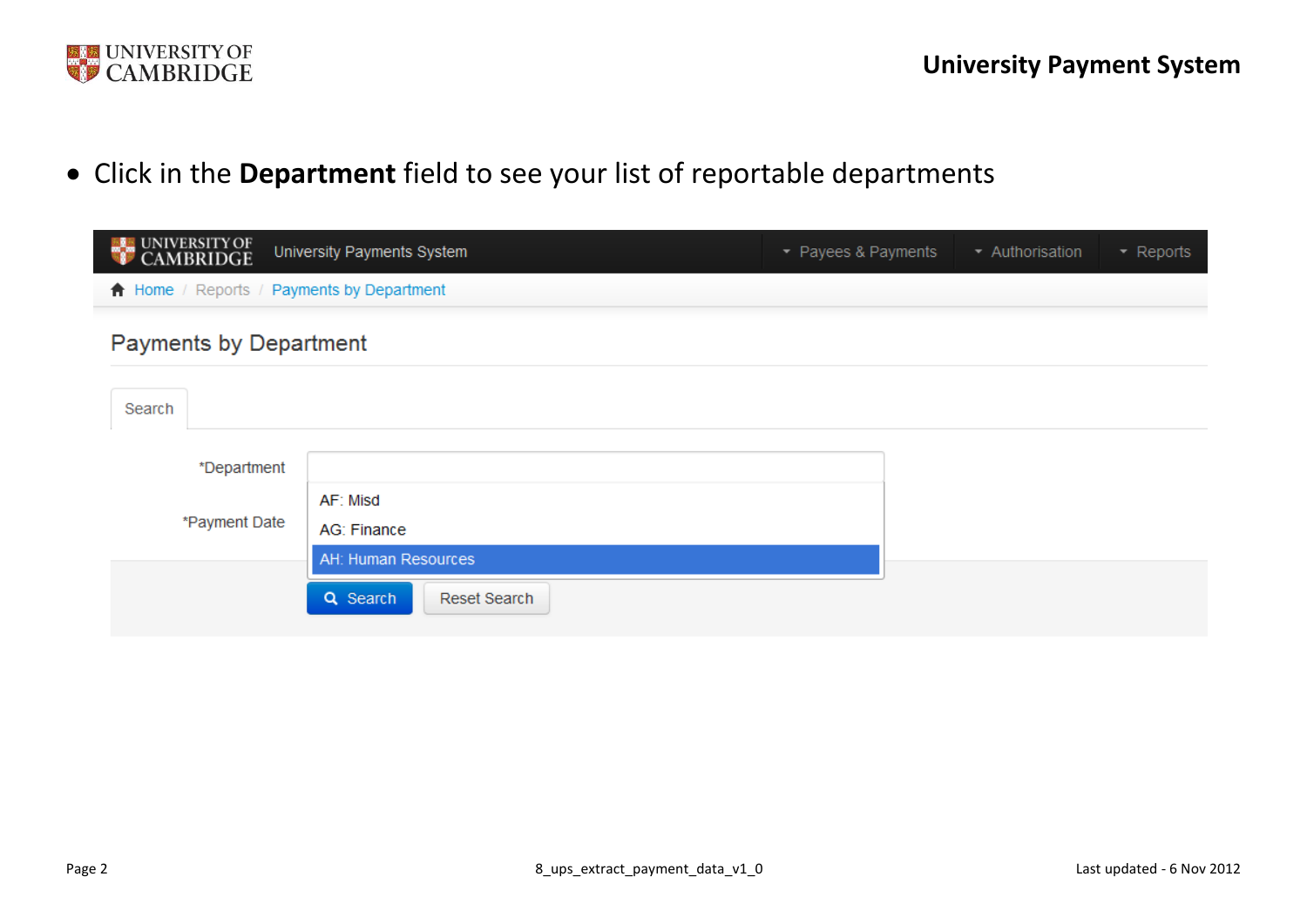

You can repeat the department selection if you have access to more than one

| UNIVERSITY OF<br>CAMBRIDGE<br>University Payments System | • Payees & Payments |
|----------------------------------------------------------|---------------------|
| ↑ Home / Reports / Payments by Department                |                     |
| <b>Payments by Department</b>                            |                     |
| Search                                                   |                     |
| * AG: Finance   * AH: Human Resources<br>*Department     |                     |
| *Payment Date                                            |                     |
| Q Search<br><b>Reset Search</b>                          |                     |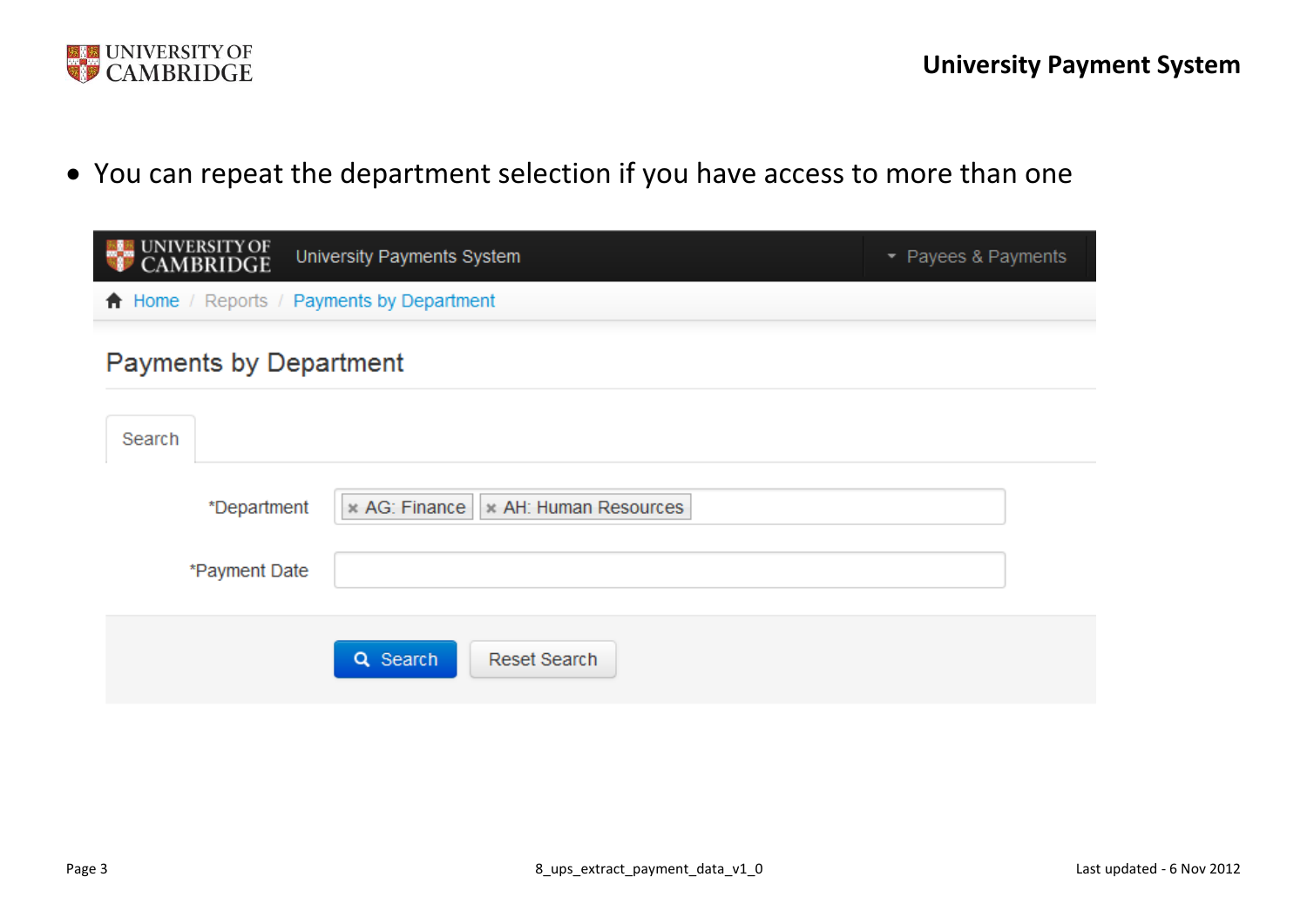

 Select one or more **Payment Dates** by clicking in the field and selecting from the dropdown list

| UNIVERSITY OF<br>CAMBRIDGE                | University Payments System                   | • Payees & Payments |
|-------------------------------------------|----------------------------------------------|---------------------|
| A Home / Reports / Payments by Department |                                              |                     |
| <b>Payments by Department</b>             |                                              |                     |
| Search                                    |                                              |                     |
| *Department                               | * AG: Finance   * AH: Human Resources        |                     |
| *Payment Date                             | * 10/11/2012<br>× 20/10/2012<br>× 29/09/2012 |                     |
|                                           | 27/10/2012                                   | ▲                   |
|                                           | 13/10/2012                                   |                     |
|                                           | 15/09/2012                                   |                     |
|                                           | 25/08/2012                                   |                     |
|                                           | 11/08/2012                                   |                     |
|                                           | 28/07/2012                                   |                     |
|                                           | 14/07/2012                                   |                     |
|                                           | <b><i><u>AAIAAIAA</u></i></b>                |                     |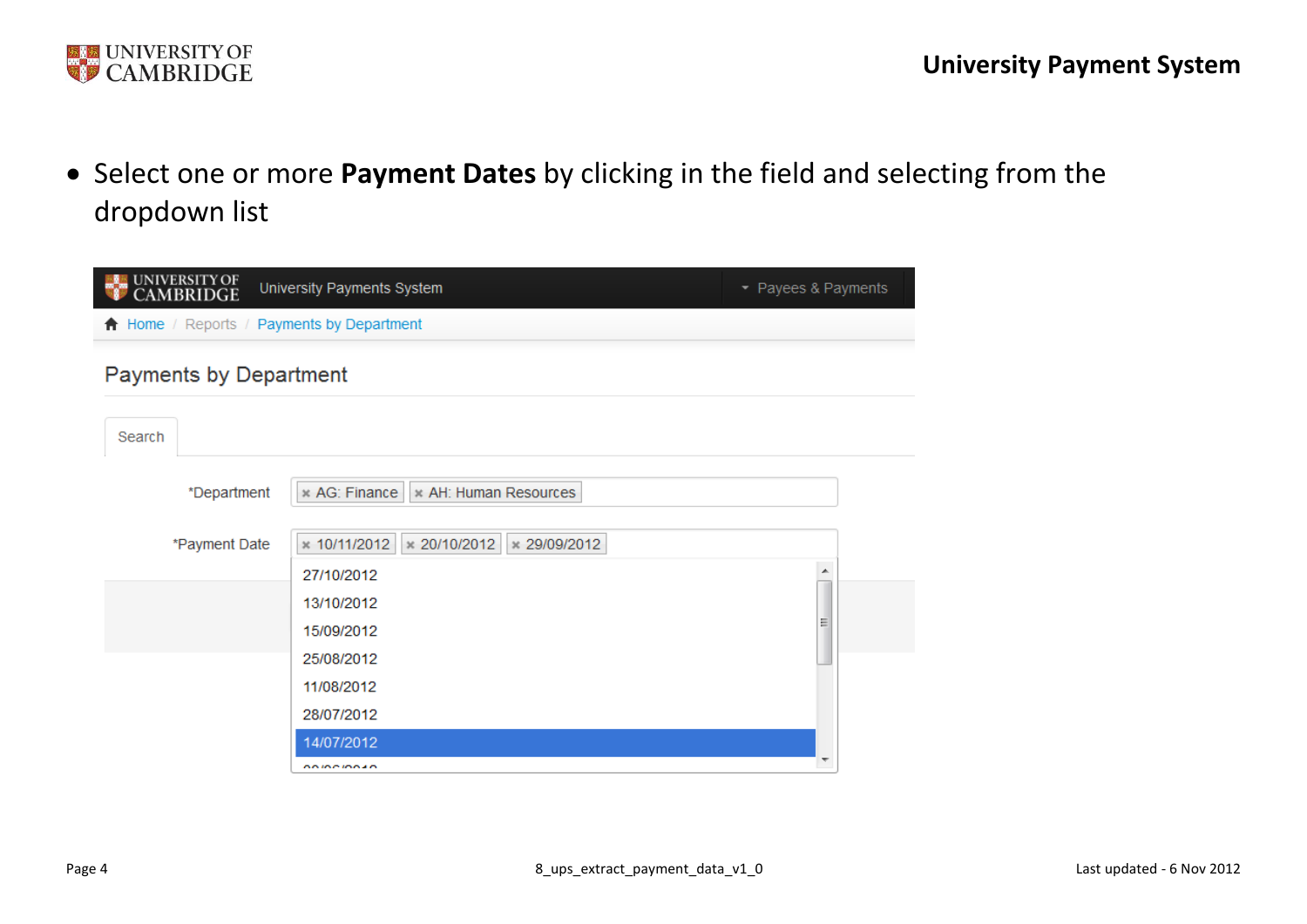

#### • Click **Q Search** to return payments for the selected Departments/Payment Dates

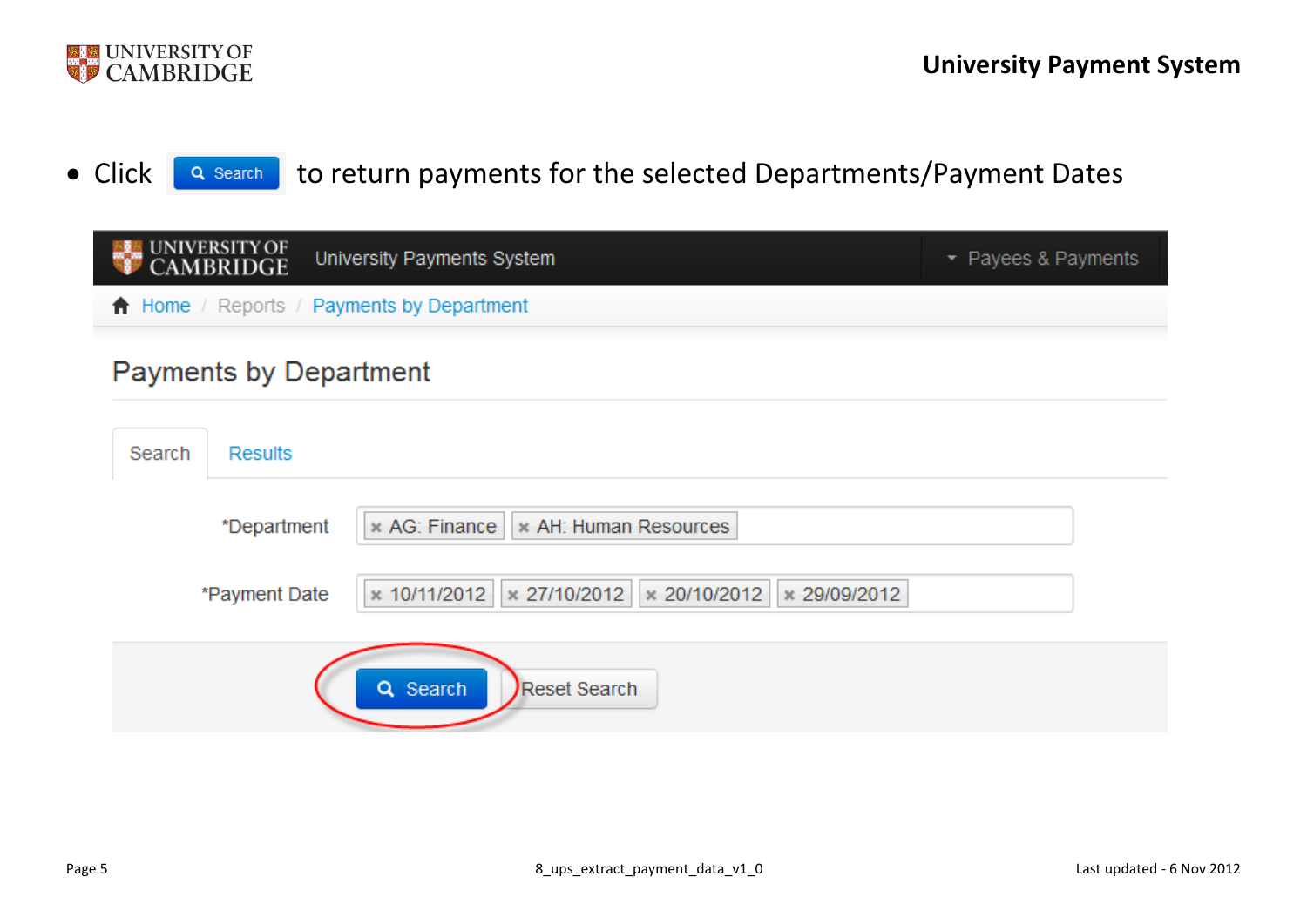

There are several actions available within the returned results set

 $\circ$  Use the  $\left\lceil \frac{1}{\text{Adjust Columns}} \cdot \right\rceil$  button to add or remove data

|                | <b>UNIVERSITY OF</b><br><b>CAMBRIDGE</b> | University Payments System    |                             |                                                      | - Payees & Payments         | Authorisation                 | $-$ Reports |                      | Alexsis Dicken               |
|----------------|------------------------------------------|-------------------------------|-----------------------------|------------------------------------------------------|-----------------------------|-------------------------------|-------------|----------------------|------------------------------|
|                | $\bigwedge$ Home / Reports               | Payments by Department        |                             |                                                      |                             |                               |             |                      |                              |
|                | <b>Results</b><br>Search                 | <b>Payments by Department</b> |                             |                                                      |                             |                               |             |                      |                              |
|                | $\leftarrow$ Previous                    | $Next \rightarrow$            | Export $\blacktriangledown$ | Adjust Columns                                       | Showing 1 to 5 of 5 entries |                               | Search:     |                      |                              |
| #              | <b>Created</b><br><b>CRSid</b>           | Payee                         | Payment<br>Date             | Created CRSid<br>$\nabla$ Payee                      | <b>Cost Code</b>            | Payment<br><b>Description</b> | Amount      | <b>Status</b>        | <b>Action</b>                |
| 1.             | <b>AK587</b>                             | Brianly, Brian<br>(S0003825)  | 29/09/2012                  | <b>V</b> Payment Date<br>$\nabla$ Department         | U.AH.AHXA.ANHR.ERMZ.0000    | <b>Training sesions</b>       | £750.00     | <b>Processed</b>     | Actions <sup>-</sup>         |
| $\overline{2}$ | AK587                                    | Brianly, Brian<br>(S0003825)  | 29/09/2012                  | <b>V</b> Payment Type<br>Start Date                  | U.AH.AHXA.ANHR.ETZA.0000    | <b>Travel expenses</b>        | £86.40      | <b>Processed</b>     | Actions <b>T</b>             |
| 3              | <b>MB267</b>                             | Maclean, John<br>(M0005154)   | 20/10/2012                  | <b>End Date</b><br>Earn Date                         | U.AH.AHCJ.EDDI.BBAA.0000    | <b>Test</b>                   | £5.00       | <b>New</b>           | Actions ▼                    |
| $\overline{4}$ | <b>MB267</b>                             | Maclean, John<br>(M0005154)   | 20/10/2012                  | $\sqrt{ }$ Cost Code<br><b>V</b> Payment Description | U.AH.AHCO.EDDI.BBAA.0000    | <b>Test</b>                   | £12.00      | <b>New</b>           | Actions ▼                    |
| 5              | <b>RM474</b>                             | Adamson, Adam<br>(A0005156)   | 20/10/2012                  | No. Sessions                                         | U.AH.AHCO.EDDI.BBAA.0000    | testing                       | £100.00     | <b>New</b>           | Actions $\blacktriangledown$ |
|                | $\leftarrow$ Previous                    | $Next \rightarrow$            |                             | <b>F</b> Hrs Worked<br>$\sqrt{ }$ Amount             |                             |                               |             | $\blacksquare$<br>25 | rows per page                |
|                |                                          |                               |                             | $\nabla$ Status<br>$\triangledown$ Action            |                             |                               |             |                      |                              |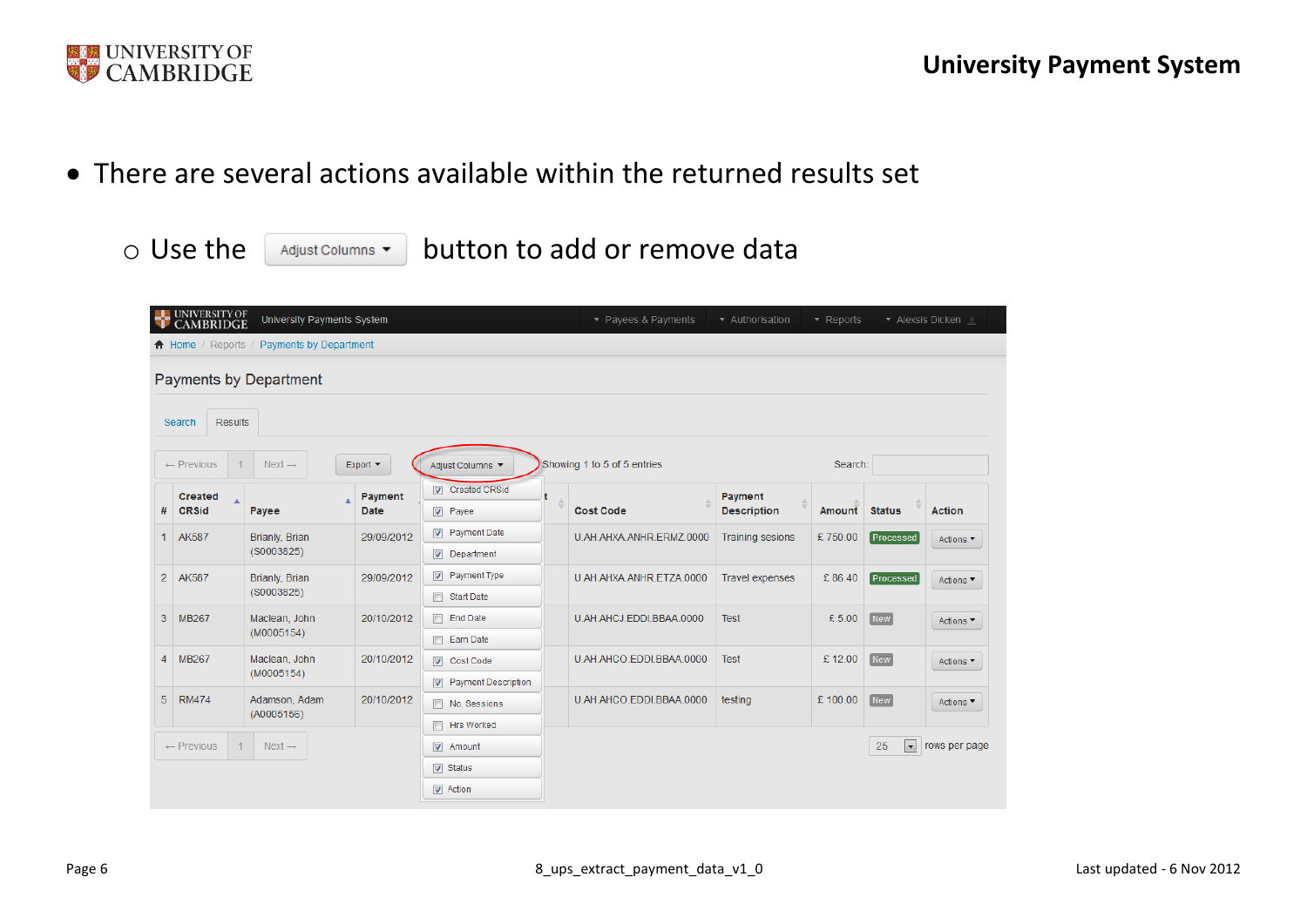

## o Use the **Search** field to drill down within your result

|    | <b>UNIVERSITY OF</b><br><b>MBRIDGE</b> | University Payments System                                                           |                             |                  |                 | • Payees & Payments                            | - Authorisation               | $\blacktriangleright$ Reports |                      | ▼ Alexsis Dicken |
|----|----------------------------------------|--------------------------------------------------------------------------------------|-----------------------------|------------------|-----------------|------------------------------------------------|-------------------------------|-------------------------------|----------------------|------------------|
|    |                                        | $\bigwedge$ Home / Reports / Payments by Department<br><b>Payments by Department</b> |                             |                  |                 |                                                |                               |                               |                      |                  |
|    | <b>Results</b><br>Search               |                                                                                      |                             |                  |                 |                                                |                               |                               |                      |                  |
|    | 1<br>$\leftarrow$ Previous             | Next $\rightarrow$                                                                   | Export                      | Adjust Columns ▼ |                 | Showing 1 to 3 of 3 entries (filtering from 5) |                               |                               | Search: U.AH.AHC     |                  |
| #  | <b>Created</b><br><b>CRSid</b>         | Á<br>Payee                                                                           | Payment<br>▲<br><b>Date</b> | Department       | Payment<br>Type | <b>Cost Code</b>                               | Payment<br><b>Description</b> | Amount                        | <b>Status</b>        | <b>Action</b>    |
| 1. | MB267                                  | Maclean, John<br>(M0005154)                                                          | 20/10/2012                  | AH               | <b>WA01</b>     | U.AH.AHCJ.EDDI.BBAA.0000                       | <b>Test</b>                   | £5.00                         | <b>New</b>           | Actions ▼        |
| 2  | MB267                                  | Maclean, John<br>(M0005154)                                                          | 20/10/2012                  | AH               | <b>WA01</b>     | U.AH.AHCO.EDDI.BBAA.0000                       | <b>Test</b>                   | £12.00                        | <b>New</b>           | Actions ▼        |
| 3  | <b>RM474</b>                           | Adamson, Adam<br>(A0005156)                                                          | 20/10/2012                  | AH               | <b>WA02</b>     | U.AH.AHCO.EDDI.BBAA.0000                       | testing                       | £100.00                       | <b>New</b>           | Actions ▼        |
|    | 1.<br>$\leftarrow$ Previous            | Next $\rightarrow$                                                                   |                             |                  |                 |                                                |                               |                               | $\blacksquare$<br>25 | rows per page    |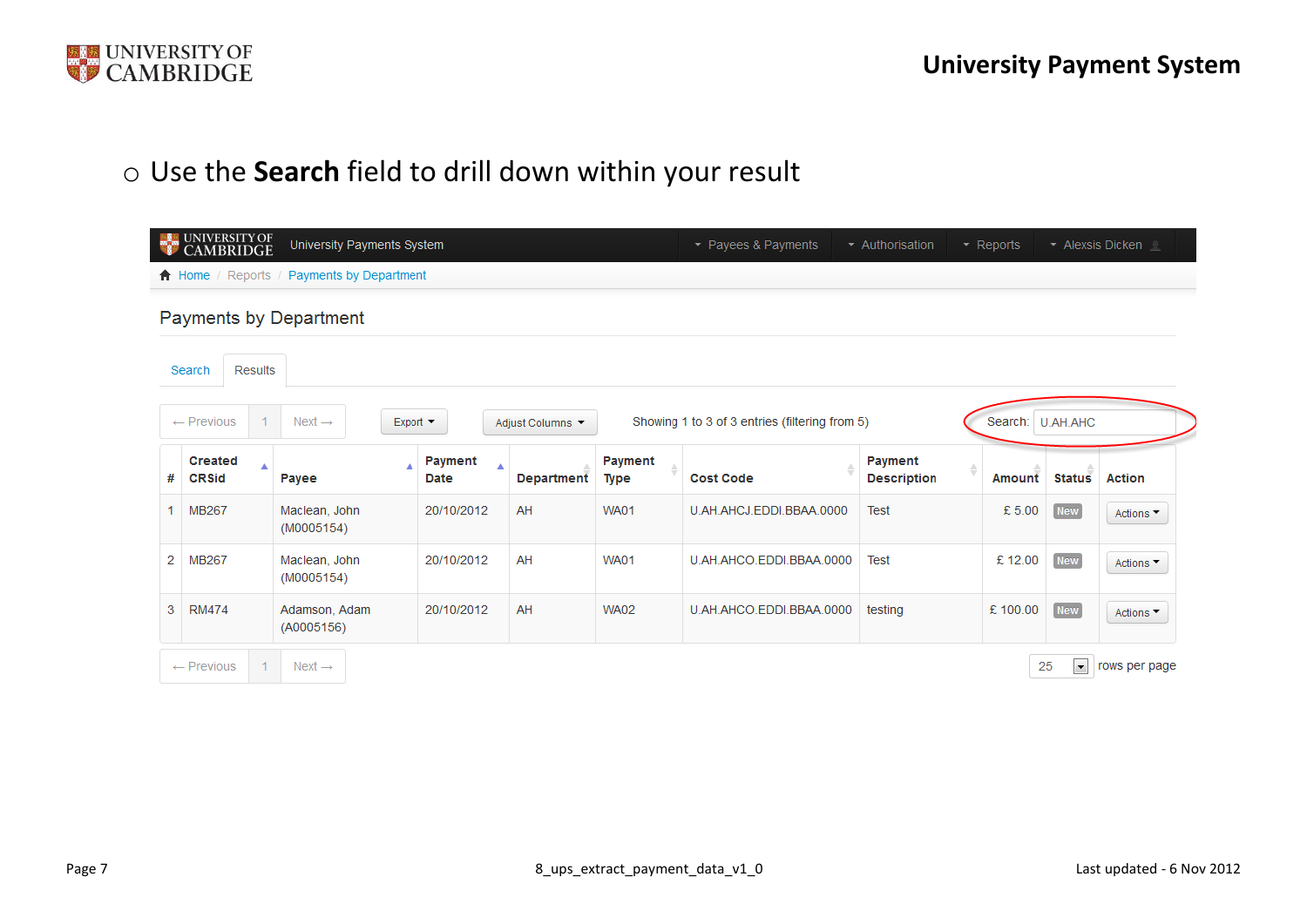

## o You can create a report for an **individual** by entering their Person Reference into the Search box

|   | <b>NE UNIVERSITY OF</b><br><b>CAMBRIDGE</b> | University Payments System    |                 |                  | ▼ Payees & Payments | - Authorisation                                    | $\sim$ Reports                | $\sim$ Administration |                              | • Mary Beynon L              |
|---|---------------------------------------------|-------------------------------|-----------------|------------------|---------------------|----------------------------------------------------|-------------------------------|-----------------------|------------------------------|------------------------------|
|   | ↑ Home / Reports                            | <b>Payments by Department</b> |                 |                  |                     |                                                    |                               |                       |                              |                              |
|   |                                             | <b>Payments by Department</b> |                 |                  |                     |                                                    |                               |                       |                              |                              |
|   | <b>Results</b><br>Search                    |                               |                 |                  |                     |                                                    |                               |                       |                              |                              |
|   | $\leftarrow$ Previous                       | Next $\rightarrow$            |                 |                  |                     |                                                    |                               |                       |                              |                              |
|   |                                             |                               | Export          | Adjust Columns ▼ |                     | Showing 1 to 3 of 3 entries (filtering from 2,909) |                               | Search: S0005152      |                              |                              |
| # | <b>Created</b><br><b>CRSid</b>              | Payee                         | Payment<br>Date | Department       | Payment<br>Type     | <b>Cost Code</b>                                   | Payment<br><b>Description</b> | Amount                | <b>Status</b>                | <b>Action</b>                |
| 1 | <b>MB267</b>                                | Smith, Mark<br>(S0005152)     | 20/10/2012      | AB               | <b>SE01</b>         | U.AB.ABBA.ANBO.BHAA.0000                           | Lecture                       | £150.00               | <b>New</b>                   | Actions ▼                    |
| 2 | <b>MB267</b>                                | Smith, Mark<br>(S0005152)     | 20/10/2012      | AB               | <b>SE02</b>         | U.AB.ABBA.ANBO.BHAA.0000                           | Exams                         | £175.00               | New                          | Actions $\blacktriangledown$ |
| 3 | MB267                                       | Smith, Mark<br>(S0005152)     | 20/10/2012      | AB               | <b>SE05</b>         | U.AB.ABBA.ANBO.ETZA.0000                           | Train                         | £45.80                | <b>New</b>                   | Actions $\blacktriangledown$ |
|   | $\leftarrow$ Previous                       | Next $\rightarrow$            |                 |                  |                     |                                                    |                               |                       | $\left  \cdot \right $<br>25 | rows per page                |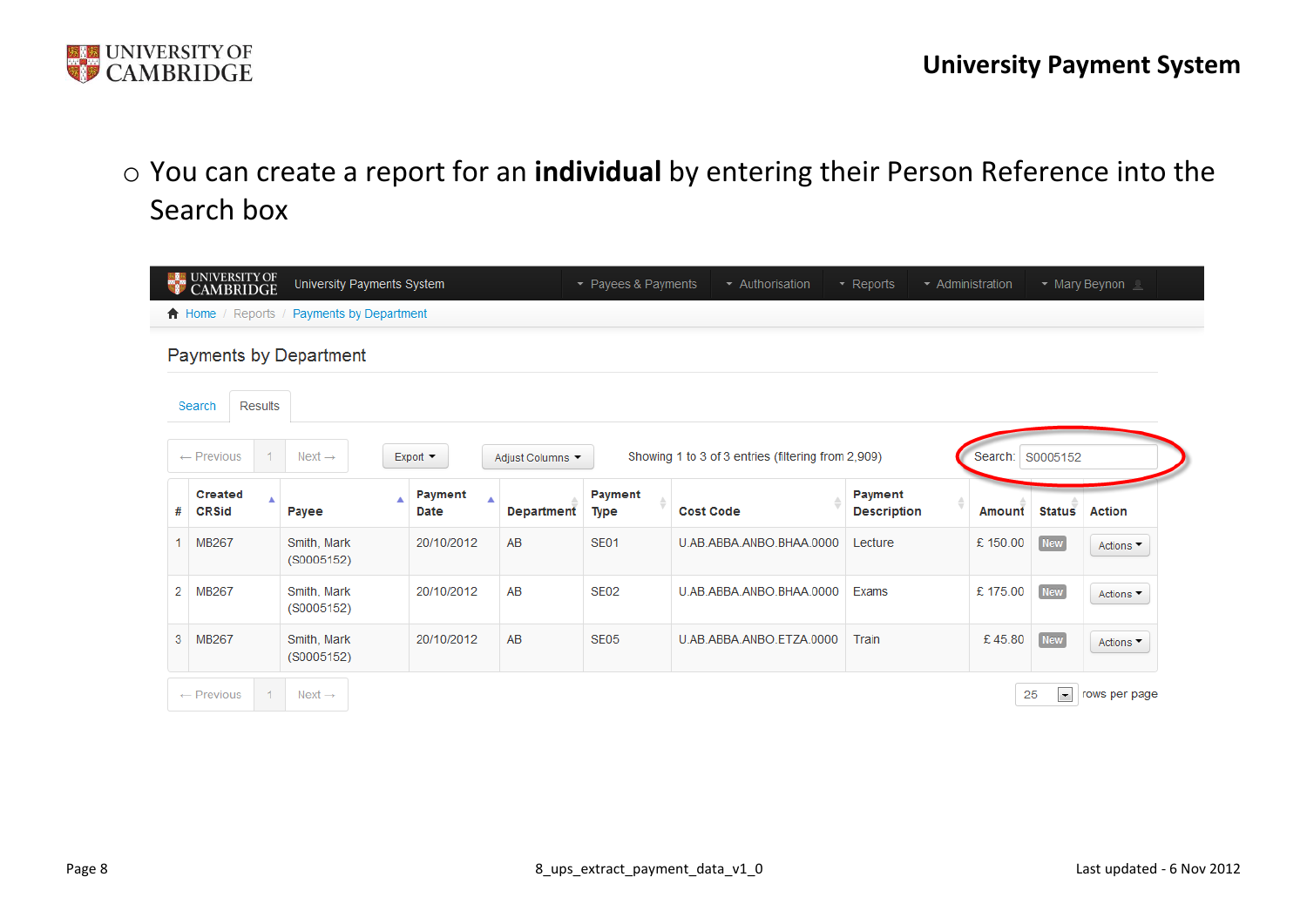

#### o Use the Export button to save the results to your preferred format

|    | <b>ELE UNIVERSITY OF</b><br><b>CAMBRIDGE</b> | University Payments System                          |                |                 | $\sim$ Payees & Payments    | - Authorisation               | $\blacktriangleright$ Reports |                                | ▼ Alexsis Dicken ■           |
|----|----------------------------------------------|-----------------------------------------------------|----------------|-----------------|-----------------------------|-------------------------------|-------------------------------|--------------------------------|------------------------------|
|    |                                              | $\bigwedge$ Home / Reports / Payments by Department |                |                 |                             |                               |                               |                                |                              |
|    | <b>Payments by Department</b>                |                                                     |                |                 |                             |                               |                               |                                |                              |
|    | <b>Results</b><br>Search                     |                                                     |                |                 |                             |                               |                               |                                |                              |
|    | $\leftarrow$ Previous<br>1.                  | $Next \rightarrow$<br>Export $\blacktriangledown$   | Adjust Columns |                 | Showing 1 to 5 of 5 entries |                               | Search:                       |                                |                              |
| #  | <b>Created</b><br><b>CRSid</b>               | Excel<br><b>PDF</b><br>Payee                        |                | Payment<br>Type | <b>Cost Code</b>            | Payment<br><b>Description</b> | Amount                        | <b>Status</b>                  | <b>Action</b>                |
| 1  | <b>AK587</b>                                 | Clipboard<br>Brianly, Brian (S)<br>Print            |                | <b>SE04</b>     | U.AH.AHXA.ANHR.ERMZ.0000    | <b>Training sesions</b>       | £750.00                       | Processed                      | Actions $\blacktriangledown$ |
| 2  | <b>AK587</b>                                 | Brianly, Brian (S0008825)                           | 29/09/2012     | <b>SE05</b>     | U.AH.AHXA.ANHR.ETZA.0000    | <b>Travel expenses</b>        | £86.40                        | Processed                      | Actions $\blacktriangledown$ |
| 3  | <b>MB267</b>                                 | Maclean, John (M0005154)                            | 20/10/2012     | <b>WA01</b>     | U.AH.AHCJ.EDDI.BBAA.0000    | <b>Test</b>                   | £ 5.00                        | <b>New</b>                     | Actions $\blacktriangledown$ |
| 4  | <b>MB267</b>                                 | Maclean, John (M0005154)                            | 20/10/2012     | <b>WA01</b>     | U.AH.AHCO.EDDI.BBAA.0000    | <b>Test</b>                   | £12.00                        | <b>New</b>                     | Actions $\blacktriangledown$ |
| 5. | <b>RM474</b>                                 | Adamson, Adam<br>(A0005156)                         | 20/10/2012     | <b>WA02</b>     | U.AH.AHCO.EDDI.BBAA.0000    | testing                       | £100.00                       | <b>New</b>                     | Actions ▼                    |
|    | 1.<br>$\leftarrow$ Previous                  | Next $\rightarrow$                                  |                |                 |                             |                               |                               | $\overline{\phantom{a}}$<br>25 | rows per page                |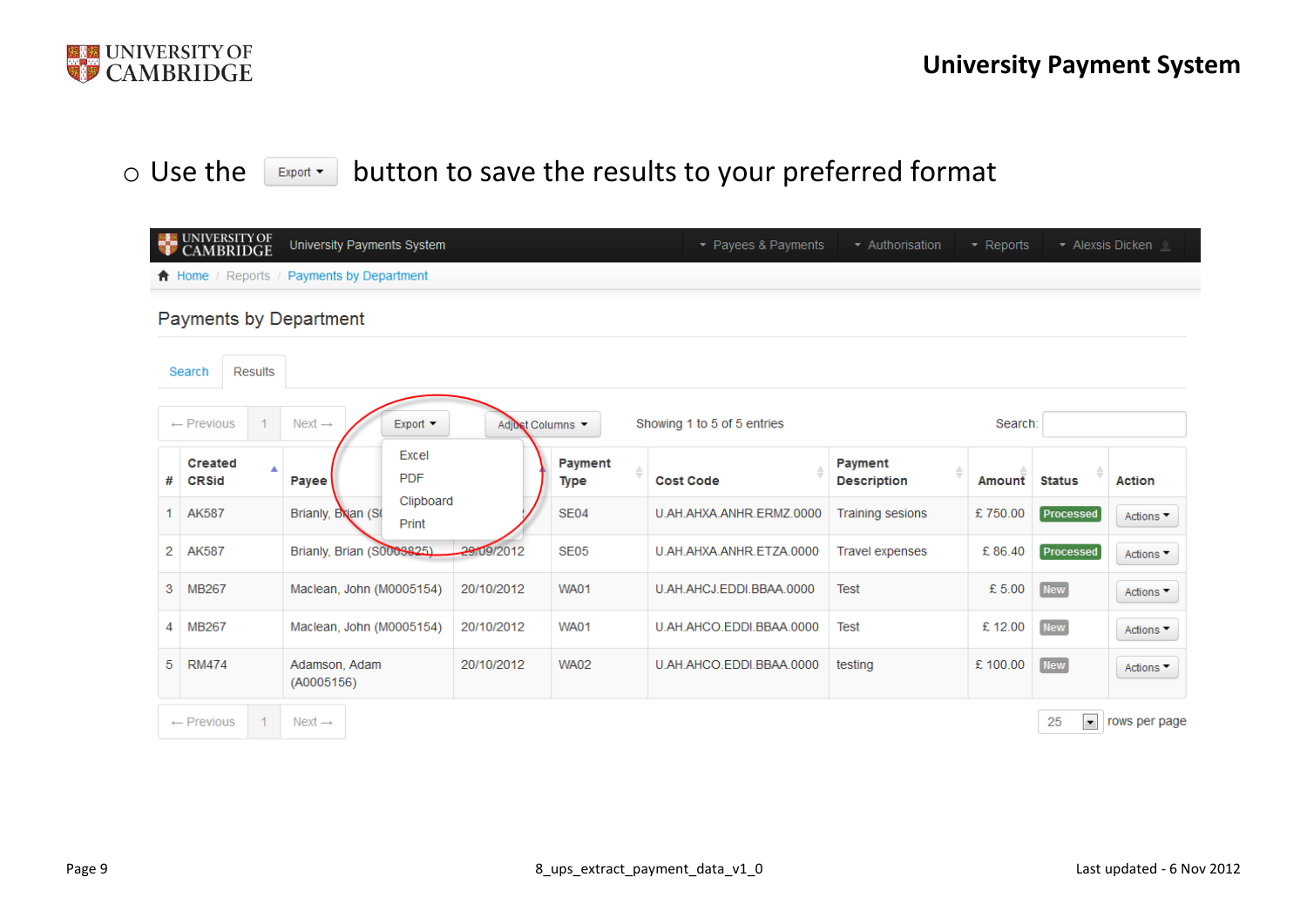

o For Excel & PDF exports, choose a save location and File name then click

Save